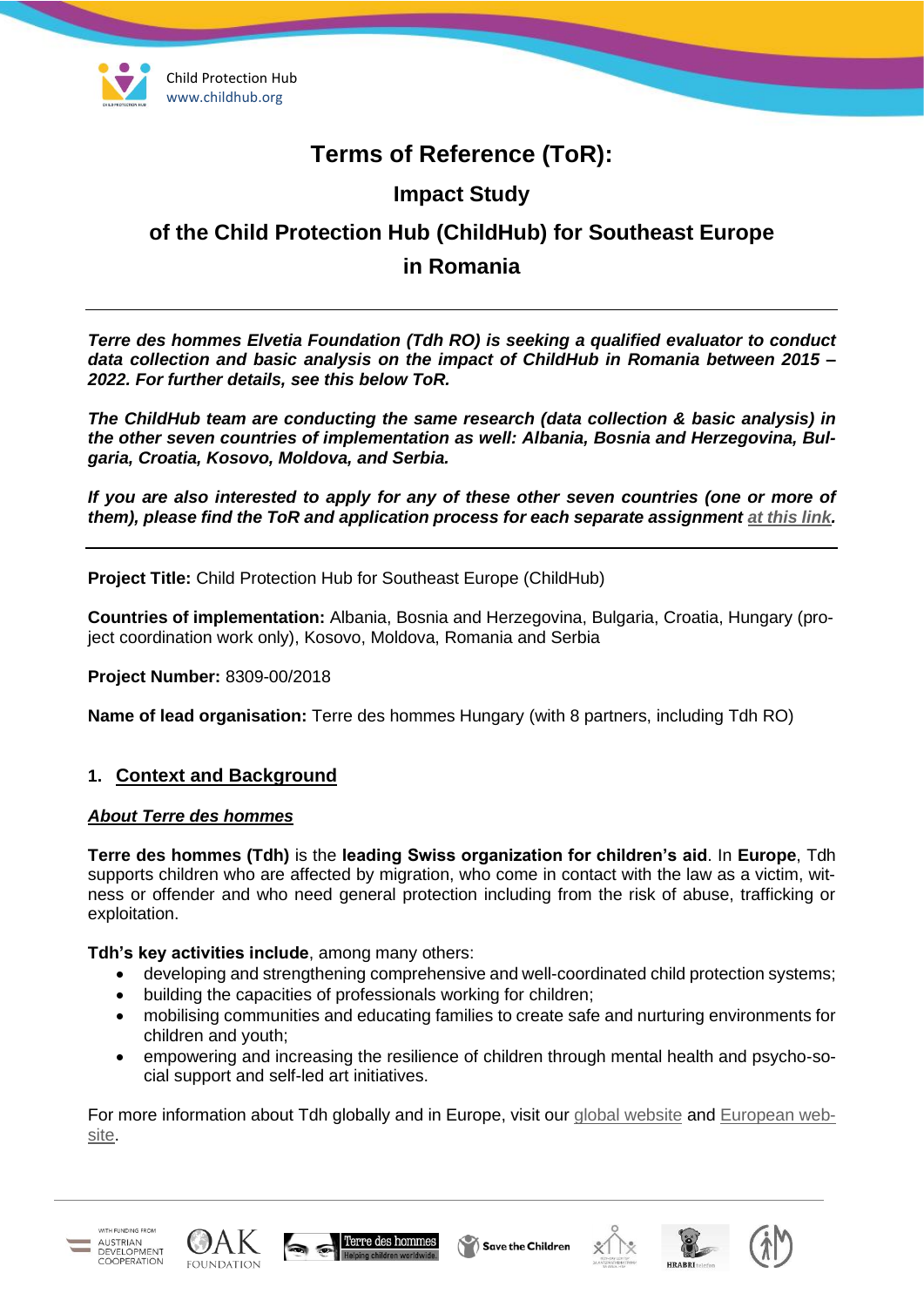### *About ChildHub*

**ChildHub** is an **interactive and innovative network of child protection professionals** in Central, East and Southeast Europe. ChildHub promotes **sharing of knowledge and good practices**, offers specific **professional trainings and skills development** opportunities and informs and **advocates with policy-makers to influence policies and practices** related to child protection. ChildHub ensures a space for constant learning and communication with the opportunity for professionals to become part of a strong regional community of practice. The **online platform of ChildHub** is available in nine languages and is open to a range of professionals from social and healthcare workers through justice and law enforcement professionals to policy-makers. For more details about the ChildHub platform, read this [project summary](https://www.tdh.ch/en/projects/child-hub) or visit [the platform](https://childhub.org/en) itself.

**Key project information:** ChildHub was **set up in 2015** with funding for the first three years (**Phase 1**) from the Austrian Development Cooperation/Austrian Development Agency (ADA), the Oak Foundation and Tdh`s internal resources, having a total project budget of EUR 1,696,000. Currently, ChildHub is in its **Phase 2 (2018-2022)** co-funded from the same three sources **until 31 March 2022**, with a total project budget of EUR 1.77million.

ChildHub has activities in **Albania**, **Bosnia and Herzegovina**, **Bulgaria**, **Croatia**, **Hungary** (only project coordination work), **Kosovo**, **Moldova, Romania** and **Serbia**. The project is coordinated by Terre des hommes` Regional Support Hub Budapest (located in Hungary), with dedicated local project associates/coordinators in Terre des hommes country offices in Albania, Kosovo, Moldova and Romania, and in the external partner organizations of Brave Phone in Croatia, the Center for Youth Integration in Serbia, the Know-How Centre for the Alternative Care of Children of the New Bulgaria University, and Save the Children North-West Balkans in Bosnia and Herzegovina.

**ChildHub`s overall objective** (as a long-term vision) is to contribute to the realization of children`s fundamental rights across the region, in particular the right to be protected from abuse and violence. **ChildHub`s mid-term objective** is to contribute, together with child protection actors, to a functional child protection system and exert influence on the development of policies, structures, and accountability mechanisms for child protection. The project has **three particular purposes**, namely:

- 1) Key child protection stakeholders apply their competencies to prevent and address violence against children in the region;
- 2) Key child protection stakeholders support regional cooperation through cross-learning and exchange of experience;
- 3) The ChildHub community initiative and resource centre becomes increasingly sustainable and demonstrates measurable impact on the quality of care delivered by professionals and on the lives of children.

The project's **expected results** are as follows:

- learning happens through active communities of practice;
- continuously developing competences of stakeholders;
- national and regional/cross-border research and exchanges taking place in a multi-disciplinary approach;
- measurable and demonstrable impact on ChildHub's indirect beneficiaries (i.e. children)
- increased sustainability of ChildHub in terms of financial, political and human resource aspects

ChildHub's **target groups** and at the same time **beneficiaries** include:

- at least **4,000 professionals (in total) in Albania, Bosnia-Herzegovina, Bulgaria, Croatia, Kosovo, Moldova, Romania and Serbia** involved in child protection, such as statutory social workers (social assistants, child protection unit workers), NGO staff, teachers, school psychologists, justice and law enforcement, and health professionals as well as policy-makers, government officials, academics, community leaders who are made aware of the professional development and learning opportunities available through the existence of ChildHub;
- **at least 600 child protection professionals (in total)** who benefit from specific trainings;











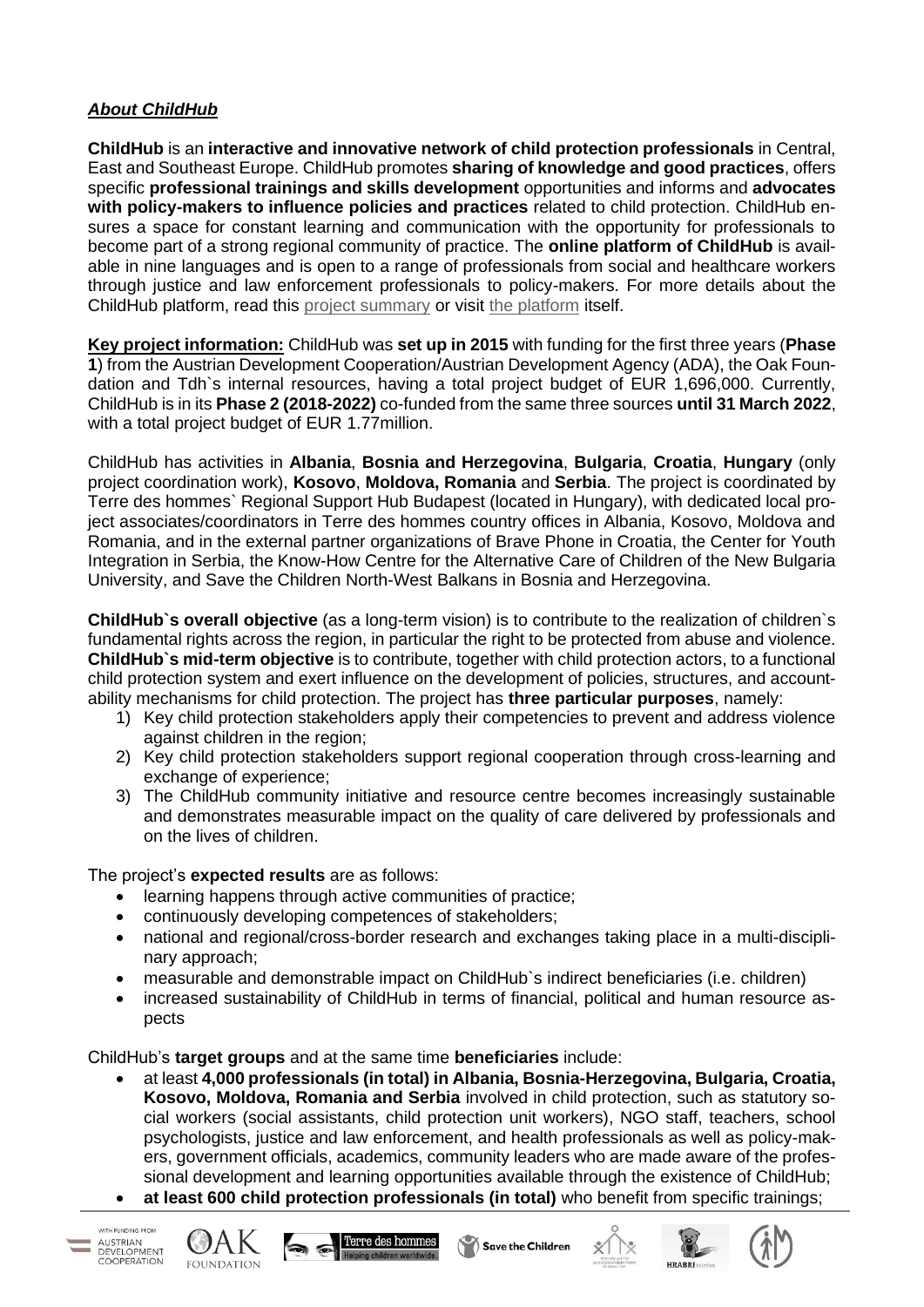- **at least 300 child protection resource persons (in total)** (from different disciplines) who act as enablers of peer support, exchange of innovation and good practices, policy and service improvement;
- at least **80,000 visitors (over three years)** to the ChildHub online platform including children, among them children with disabilities;
- at least **50,000 children (in total) as ultimate and indirect beneficiaries** who benefit from ChildHub`s work being at risk of or victims of abuse, exploitation, trafficking and other forms of violence in the implementation countries. Special attention is on vulnerable groups, such as Roma, Ashkali, and Egyptian children and children facing multiple forms of discrimination (e.g. girls from vulnerable families, girls with disabilities etc.)

All **key and relevant project documents** will be available for the selected evaluator upon signature of the contract. These will include the following:

- 1) original project proposal, incl. project theory of change and log frame
- 2) donor reports submitted as of the start of the evaluation (including results of interim project reviews and online surveys on the level of participation, knowledge and attitude of ChildHub members and training attendees)
- 3) research conducted by ChildHub, including ToRs and reports
- 4) results of Organizational Capacity Assessment (if already conducted by Tdh)
- 5) sustainability model and business plans prepared or coordinated by the ChildHub team.

### **2. Purpose and objectives**

The project's logical framework includes the conduct of an **impact study at the end of Phase 2**.

This study will:

,

- 1) measure **the impact of ChildHub as a Community of Practice on the quality of the work of professionals who work with children AND who have benefitted from ChildHub activities during Phase 1 & 2** (i.e. over the six years since ChildHub exists) **in each project country;**
- 2) explore **what impact ChildHub has had on the child protection system in each project country through its capacity-building efforts, including its impact on policies, structures, processes, capacities and accountability mechanisms.**

**The objectives of the impact study are:**

- **Organizational knowledge and learning:** to understand if and how capacity-building and skills development activities and access to and participation in Communities of Practice influence the work of professionals including their knowledge, attitudes and practices. The study will also help to understand how this work influences the functioning and strengthening of child protection systems in the implementation countries.
- **EXECTE 15 In Steering and ownership:** The learning and evidence collected by the study will inform the work of ChildHub in potential future phases and the design of capacity-building programmes. It will also inform ChildHub's advocacy efforts targeting policy- and decision-makers on the linkages between professional learning, development and networking opportunities and the quality of protection work and the protection system in the country.
- **Accountability and credibility:** to ensure that ChildHub is accountable, first and foremost to children who are to ultimately benefit from capacity-building efforts provided to professionals. The study will also ensure accountability towards the direct beneficiary professionals, stakeholders, donors and the project team itself, assessing what impact the 6-year work has had or may not have had on the quality of professionals' work and the child protection system in the implementation countries.

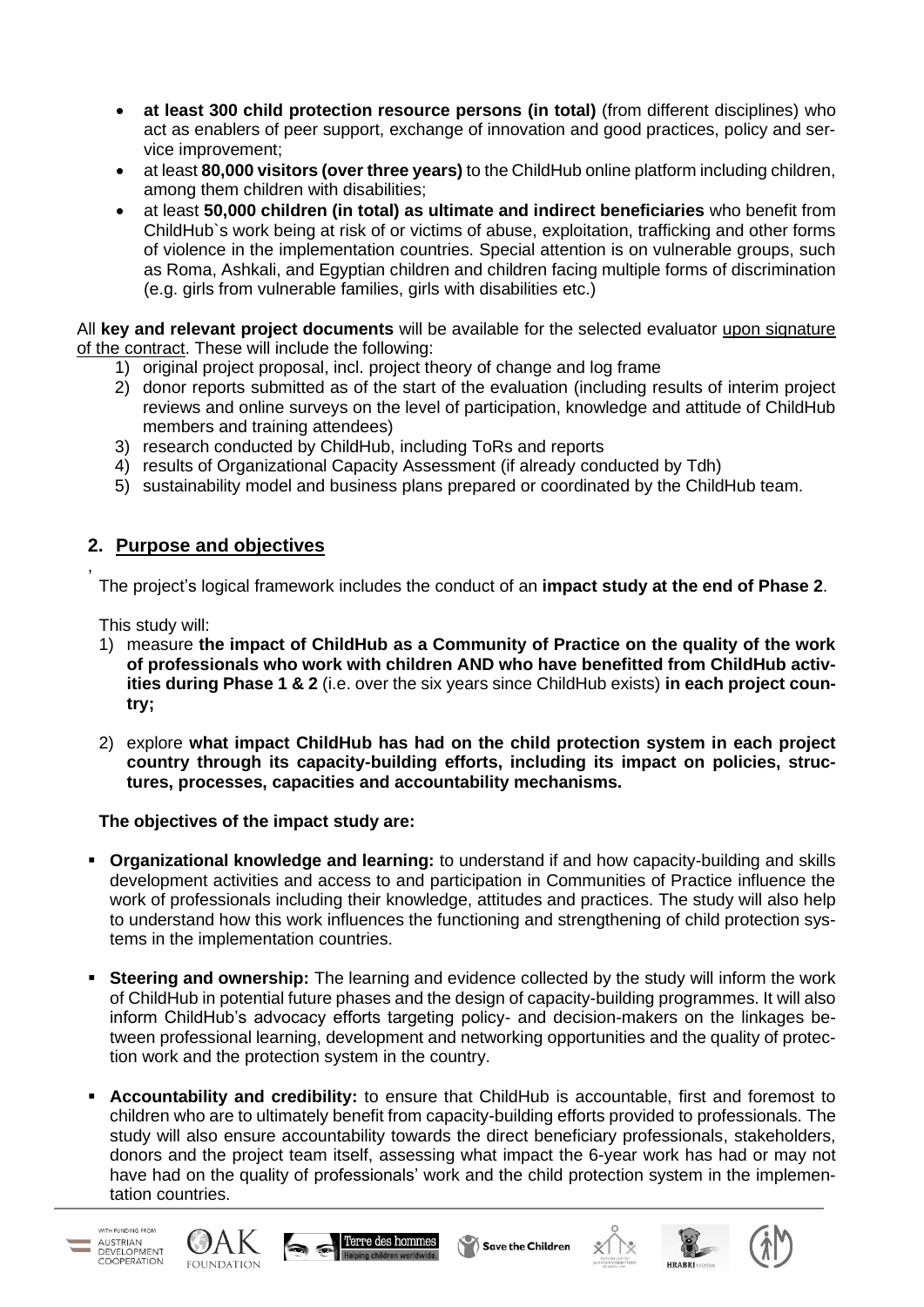### **The results of the impact study will be used by the:**

- **ChildHub project team** including project stakeholders, such as **in-country resource people and national government representatives** – to reflect on and learn from what impact ChildHub has delivered and in what ways across Phase 1 & 2 and how this can be replicated in potential future similar projects.
- **EXED** senior management teams of Tdh and the partner organizations to make strategic decisions regarding potential follow-on phases of ChildHub and to use key and impactful results for external communication and advocacy purposes.
- **ChildHub`s donors** to assess how the project they have supported has performed and how their funding has contributed to strengthening child protection work and professionals' capacities as well as child protection systems in the implementation countries.

## **3. Scope**

The exact **scope of the impact study** is as follows:

| <b>Scope</b>                  | <b>IMPACT STUDY</b>                                                                                                                                                   |
|-------------------------------|-----------------------------------------------------------------------------------------------------------------------------------------------------------------------|
| <b>Level of analysis</b>      | ChildHub as a 2-phase project                                                                                                                                         |
| <b>Period</b>                 | Phase 1 & 2: 2015 - 2021                                                                                                                                              |
| <b>Geographic level</b>       | Eight countries:<br>Albania, Bosnia-Herzegovina, Bulgaria, Croatia, Kosovo, Moldova,<br>Romania and Serbia<br><b>NOTE: this ToR is specifically for Romania only.</b> |
| <b>Stakeholders to engage</b> | Target beneficiary professionals, key child protection system stake-                                                                                                  |
|                               | holders.                                                                                                                                                              |

### **IMPORTANT - ROLES AND RESPONSIBILITIES:**

- Tdh and the 8 local partners are engaging a **lead evaluator** responsible for methodology development to be used in all 8 countries and preparation of a summary regional report (covering all 8 countries). **The lead evaluator is already identified and contracted.**
- Tdh and the local partners are also engaging **8 country researchers (or teams), one per country**, who will collect data locally, using the methodology developed by the lead AND prepare a basic analysis about their country data (from which the lead can synthesize a broader and more in-depth 8-country regional report). **Country researcher for Romania is being sought through this ToR.**

The **distribution of roles and responsibilities** and the exact **scope of work required from country researchers** is illustrated below:











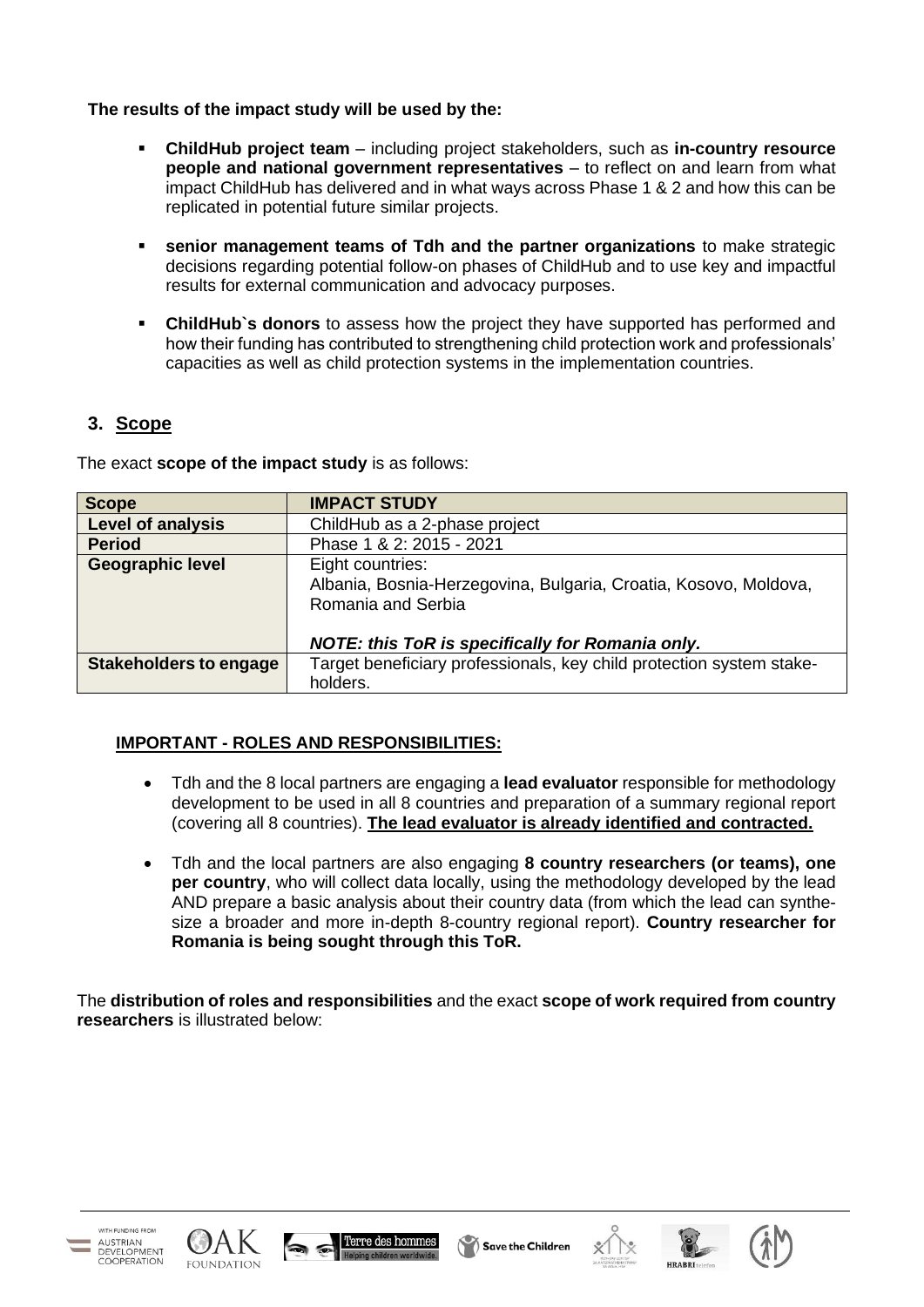| <b>Roles &amp; responsibilities</b>                                                                                | <b>LEAD EVALUATOR</b> | <b>COUNTRY</b><br><b>RESEARCHER</b> |
|--------------------------------------------------------------------------------------------------------------------|-----------------------|-------------------------------------|
| Methodology development (incl. desk re-<br>view & data collection tools)                                           |                       |                                     |
| Written feedback (in English)<br>on the data collection method & tools<br>(prior to the kick-off meeting – 31 Jan) |                       |                                     |
| Provision of 2 country-specific questions<br>to the standardized online questionnaire                              |                       |                                     |
| Kick-off meeting between lead and coun-<br>try researchers (on methodology, tools,<br>process, etc.) – in English  |                       |                                     |
| Data collection in-country - in local lan-<br>guage or English                                                     |                       | ✓                                   |
| Basic analysis of country data<br>- in English (in Tdh template)                                                   |                       | ✓                                   |
| In-depth, summary analysis<br>of 8 country data (in English)                                                       |                       |                                     |
| Preparation of regional (8-country)<br>report – in English (in Tdh template)                                       |                       |                                     |
| Presentation of findings<br>$-$ in English                                                                         | (lead)                | (support to lead)                   |

### **Limitations of the research include:**

- Due to the restrictions caused by the Covid-19 pandemic (and continued lack of visibility of the exact future situation until March 2022), some (if not all) of the data collection may need to take place virtually in a remote way, even if the researcher is based in country. **The project team would like to keep, however, the possibility of potential in-person data collection if feasible. The final decision will be made jointly with the lead and the country evaluators in January at the kick-off meeting of the local country research phase, based on the actual situation at that time.**
- Due to the same reason, and out of considerations for protecting everyone`s health, certain beneficiaries (professionals and/or the children they work with and for) may not be accessible for data collection, even in a virtual manner.

# **4. Evaluation/Study Questions**

The planned study/research questions are as follows in all eight countries:

### **Impact on beneficiaries:**

- *How has ChildHub* as a Community of Practice *impacted on the quality of the work of professionals who work with children and benefitted from ChildHub activities across Phase 1 & 2 in the implementation countries?*
- *How has ChildHub impacted on child protection systems in the eight implementation countries including policies, laws, structures, processes, capacities, and accountability mechanisms?*
- *Which project elements have had the most significant contribution? Which have proven to be less or not effective?*

### **Sustainability and empowerment:**

▪ *To what extent are ChildHub's outcomes over the past six years appear sustainable in the longer run?*











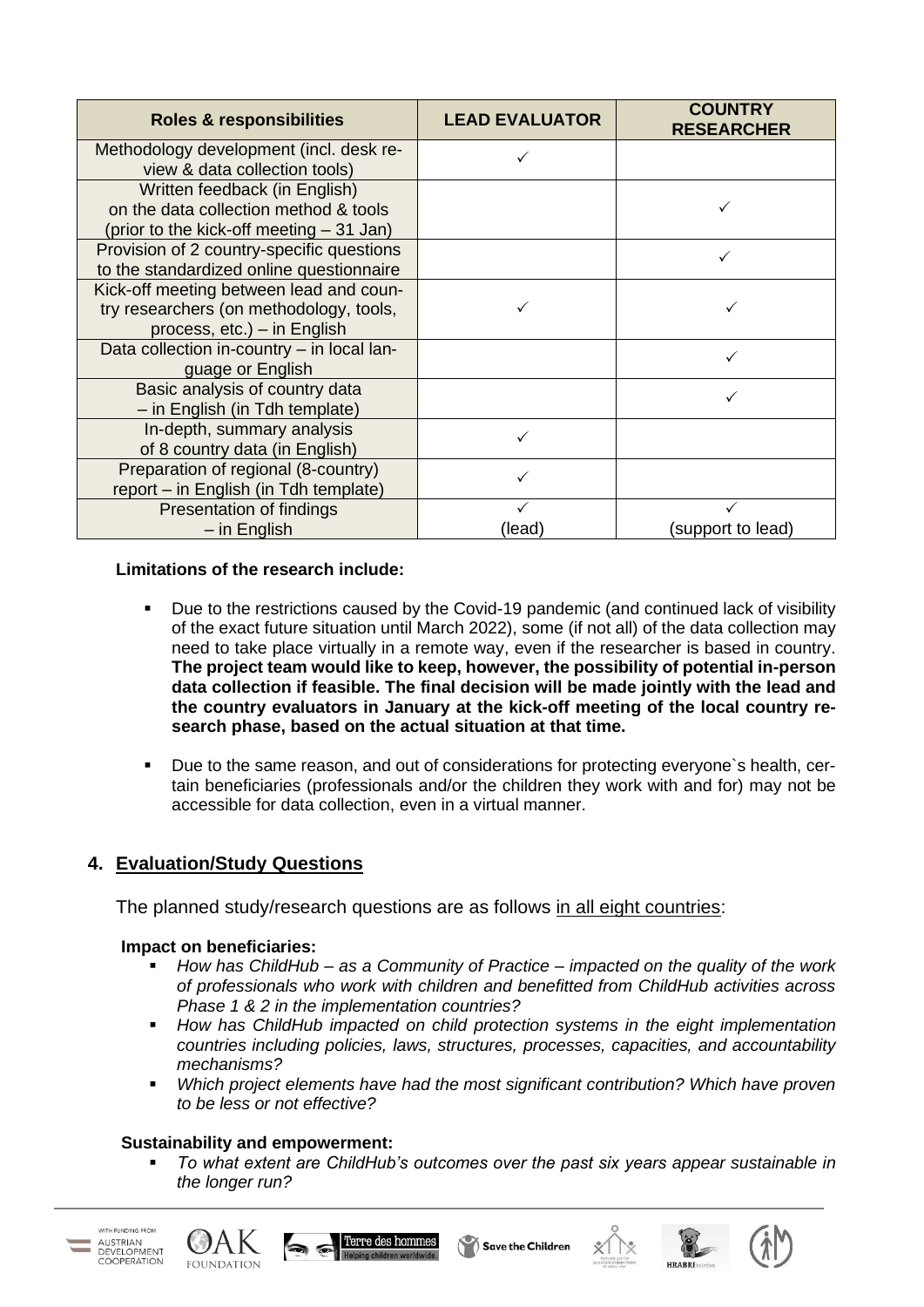To what extent has ChildHub built and empowered local child protection professional *communities and networks in continuing project efforts after project-end?*

### **Diversity and inclusion:**

- *How has ChildHub considered age, gender, disability and other diversity and inclusion aspects during Phase 1 & 2?*
- *To what extent has ChildHub's work contributed to promoting equal access and opportunities to the various diversity groups of professionals?*

### **5. Design and Approach**

WITH FUNDING FROM AUSTRIAN<br>DEVELOPMENT

COOPERATION

**FOUNDATION** 

**Methodology development is the responsibility of the lead evaluator** who has already been identified. Country evaluators/researchers will work and use the methodology developed by the lead (with some pre-agreed country/context specifications if and where needed).

#### *Country evaluators/researchers will not be required to design any (further) methodology as part of their assignment/contract.*

The methodology is currently being developed by the lead. Some advance information that can already be shared is as follows to guide interested applicants on the **type of country-level research** and the **estimated volume of work expected from country researchers**.

*Note: the below volume of work and thus the number of interviews, FGDs etc. in each country may change based on the financial proposal/daily fee proposed by the applicant. In the donor contract, there is a set budget for each country research. Lower fees will allow for more days, and thus more interviews and FGDs, whereas higher fees will allow for fewer days that can be fitted into the available budget. The number below has been set based on the calculation of days in the work plan (see section 6.)*

In general, ChildHub has the following **stakeholders from whom sampling will be done**:

- Local ChildHub project coordinator/national associate
- Some 20 resource people (child protection professionals or system stakeholders) in each country, who are the primary target group of activities. They are both external contributors and semi-internal collaborators.
- Additional child protection professionals who have benefitted from ChildHub activities, access to whom will be facilitated by the national project coordinators.
- Control group: for reasons of results/impact attribution, data collection will also include a nonbeneficiary control group. The national project coordinators will facilitate access to stakeholders and professionals who were not beneficiaries and could be considered for the group.

| <b>Data collection method</b>                                                                                                                                                             | <b>Volume of work per country</b>                                                                                                                                                                                                                                                   |
|-------------------------------------------------------------------------------------------------------------------------------------------------------------------------------------------|-------------------------------------------------------------------------------------------------------------------------------------------------------------------------------------------------------------------------------------------------------------------------------------|
| <b>Online survey</b>                                                                                                                                                                      | Quantitative data collection will be based on<br>an online survey. The surveys will target re-<br>source people, and track capacity-building<br>activities and perception of (level of) empow-<br>erment. A plausible sample size would be at<br>least 10 participants per country. |
| <b>Focus group discussions (FGDs)</b><br>Composed based on different sub-groups, e.g.,                                                                                                    | 2 FGDs with a total of 12 professionals bene-<br>fitting from ChildHub (as CoP)                                                                                                                                                                                                     |
| policy, direct service provision, academia. One<br>FGD should have 6 participants. If just 3 partic-<br>ipate, a further FGD should be organized. The<br>duration is approximately 1h30m. | 2 FGDs with a total of 12 professionals not<br>benefitting from ChildHub (as CoP) as control<br>group                                                                                                                                                                               |

Save the Children

Terre des hommes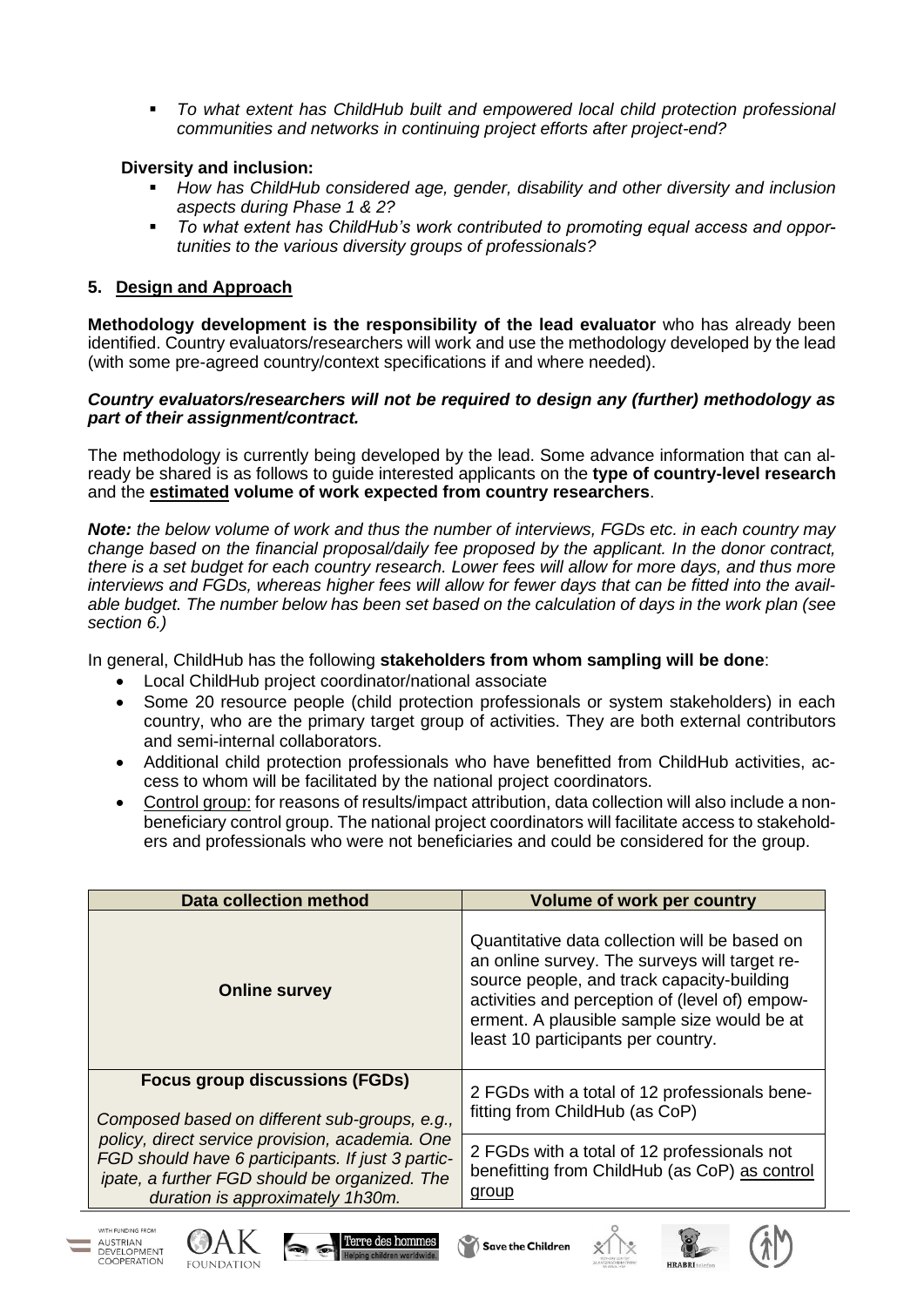|                                                                                                                                                                                                                                                                            | 1 KII (individual) with target beneficiary pro-   |
|----------------------------------------------------------------------------------------------------------------------------------------------------------------------------------------------------------------------------------------------------------------------------|---------------------------------------------------|
|                                                                                                                                                                                                                                                                            | fessional per country (elaborating further on     |
|                                                                                                                                                                                                                                                                            | focus group results and other impact aspects)     |
|                                                                                                                                                                                                                                                                            | 1 KII (individual) with non-beneficiary profes-   |
|                                                                                                                                                                                                                                                                            | sional per country (elaborating further on fo-    |
| Key informant interviews (KIIs)<br>The key informant interviews will not use rigid<br>questionnaires, which inhibit free discussion.<br>However, interviewers must have an idea of<br>what questions to ask. The guide will list major<br>topics and issues to be covered. | cus group results and other impact aspects)       |
|                                                                                                                                                                                                                                                                            | 1 KII (individual) with key child protection sys- |
|                                                                                                                                                                                                                                                                            | tem representative/ stakeholder per country.      |
|                                                                                                                                                                                                                                                                            | 1 KII (individual) with professional commu-       |
|                                                                                                                                                                                                                                                                            | nity/network participant per country              |
|                                                                                                                                                                                                                                                                            | 1 KII (individual) with target beneficiary pro-   |
|                                                                                                                                                                                                                                                                            | fessional per country (elaborating further on     |
|                                                                                                                                                                                                                                                                            | focus group results and other diversity-re-       |
|                                                                                                                                                                                                                                                                            | lated aspects as necessary)                       |
|                                                                                                                                                                                                                                                                            | 1 KII (individual) with non-beneficiary profes-   |
|                                                                                                                                                                                                                                                                            | sional per country (elaborating further on fo-    |
|                                                                                                                                                                                                                                                                            | cus group results and other diversity-related     |
|                                                                                                                                                                                                                                                                            | aspects as necessary)                             |

The entire research process (including data collection) should keep in mind the following **underlying principles:**

- **equality and non-discrimination** of any individual involved in the data collection and consultation process;
- **participation and inclusion of different diversity groups** to the extent possible, while ensuring that participation and inclusion does not cause any harm or distress to the individual;
- **transparency and accountability** throughout the preparation of the study vis-à-vis all organizations and individuals involved;
- **EXECT empowerment of marginalised children** in case children are involved at any point of the process e.g. communication of evaluation findings;
- **confidentiality** must be preserved and names and personally identifiable information should not be collected or, if they are necessary, they should be duly coded and encrypted;
- **informed consent and assent:** should be sought from all participants, including providing them with information on the objective of the evaluation and how data will be used as well as ensuring the opportunity to ask and confirm questions before agreeing to participate;
- **child safety:** whenever children are involved, the researcher(s) and anyone affiliated with the research (assistants, translators) must sign the Tdh Child Safeguarding Policy and Code of Conduct and adhere to its principles.

# **6. Workplan**

The expected **schedule/work plan for the country researchers** (also vis-à-vis the lead) is as follows:

| Steps/phases/deliverables                                                     | Who                             | No of days<br>(tentative) | Timeframe/dead-<br>line<br>(tentative) |
|-------------------------------------------------------------------------------|---------------------------------|---------------------------|----------------------------------------|
| Starting date of contract/<br>assignment                                      | Country<br>evaluators           | n/a                       | 25 Jan 2022                            |
| Feedback on data collection tools<br>(developed by the lead)                  | Country<br>evaluators           | 0.5                       | By 31 Jan 2022                         |
| Kick-off meeting on methodology &<br>tools & process<br>(for all researchers) | Lead &<br>country<br>evaluators | 0.5                       | 31 Jan 2022                            |











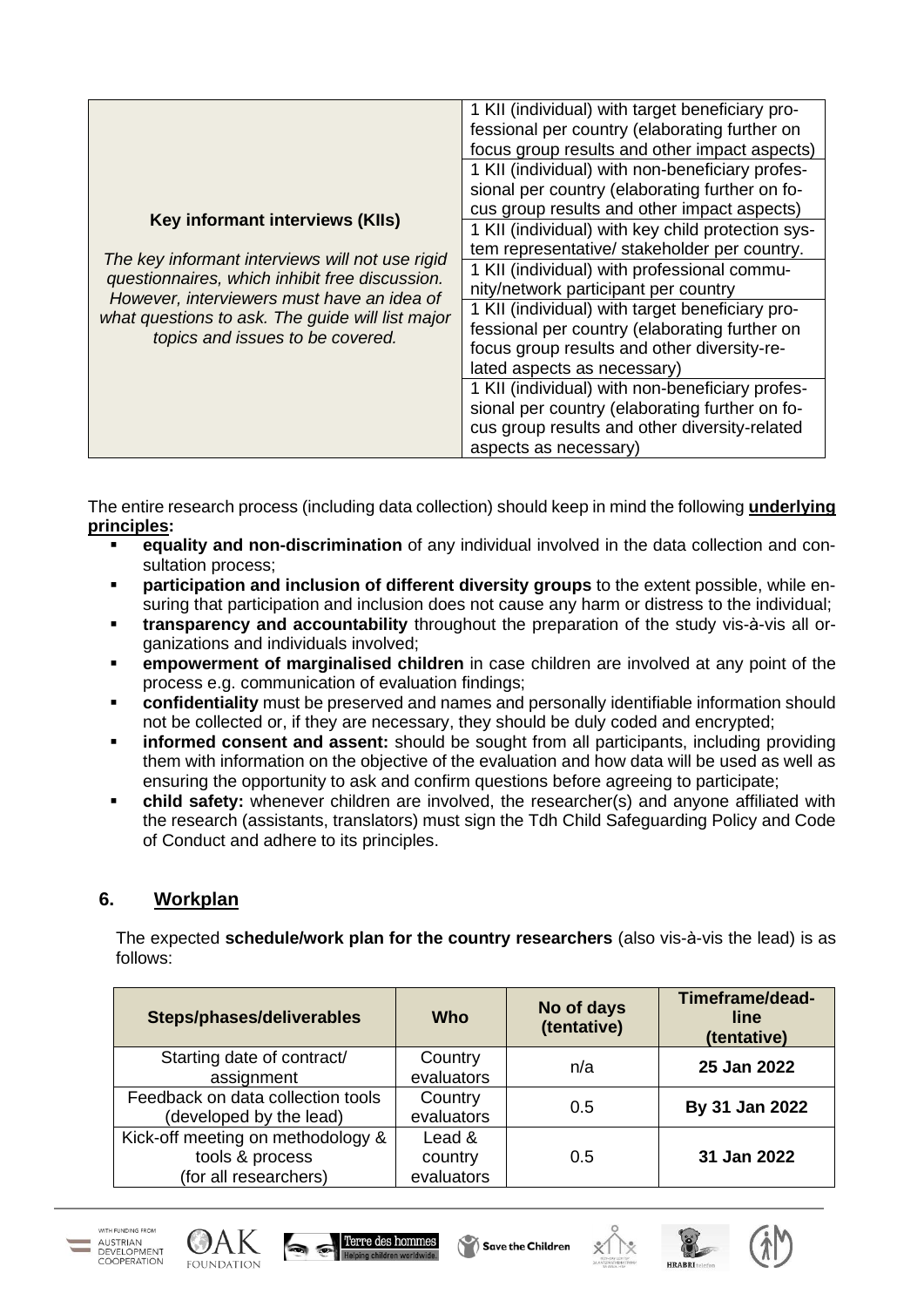| Data collection in country<br>Basic analysis of country data    | Country<br>evaluators           | $7 + 2$ | $31$ Jan $-7$ Mar<br>2022<br>(tentative) |
|-----------------------------------------------------------------|---------------------------------|---------|------------------------------------------|
| Preparation of regional summary<br>report                       | Lead<br>evaluator<br>(only)     | 5       | 28 Feb -14 Mar<br>2022<br>(tentative)    |
| Presentation of findings<br>(led by the lead)                   | Lead &<br>country<br>evaluators | 0.5     | <b>14 March 2022</b><br>(tentative)      |
| Closing date of contract, final ad-<br>ministration and payment | Lead &<br>country<br>evaluators | n/a     | <b>By 31 March 2022</b>                  |

As noted above, the **exact number of days in each country may vary** based on the proposed daily fee (with higher fees allowing for less than 10 days, while lower fees for more than 10 days from the pre-set budget by the donor).

The **final schedule/work plan** will be agreed mutually between Tdh RO and the selected evaluator, taking into consideration the schedule/work plan drawn up by the lead and the work plans proposed by the evaluators selected for the other 7 countries to ensure full harmonization.

### *Selected evaluators will need to guarantee availability for the kick-off meeting and available time between February and March to do field research.*

## **7. Evaluation Management Arrangements**

**Questions relating to the assignment** can be submitted to the Evaluation Manager, Raluca Condrut via email: [raluca.condrut@tdh.ch](mailto:raluca.condrut@tdh.ch) **at latest by 04/01/2022** using the subject line "ChildHub impact study – submission of question". Answers that may concern all applicants will be shared with all applicants as deemed necessary.

### **Roles and Responsibilities of the Evaluation Manager:**

- Manage the administrative tasks of the evaluation process from the advertising phase up to closure of the contract, final reporting and transfer of payment. Liaise with the project team internally during these steps as necessary.
- Act as a focal point for the selected evaluators in case of any queries during the administrative phase and the conduct of the evaluation.
- In cooperation with the ChildHub project team, facilitate access to key project documents and key individuals to be involved in the research (for data collection and consultation).
- Communicate key updates from the side of the project team, if any, as regards timelines, access, project developments and feedback.
- Consolidate and communicate feedback on the deliverables. Communication will mainly take place over online channels (e-mail, MsTeams, Zoom etc.) or occasionally phone or in-person (as relevant and feasible). Face-to-face meetings are expected to be kept at the necessary minimum in case the Covid-19 pandemic situation requires so.
- **•** Communication with the Evaluation Manager will take place in English, unless the local language is common with the evaluator. No translation services will be provided by the Tdh Evaluation Manager or by members of the ChildHub project team during the data collection.

### **Roles and responsibilities of the evaluators:**

- To carry out the contracted assignment as per the signed contract, Terms of Reference and the mutually agreed Technical and Financial Offer and all relevant annexes, including Tdh policies where applicable (e.g. related to Data Protection and Child Safeguarding).
- To ensure all underlying principles above are followed during the conduct of the assignment.











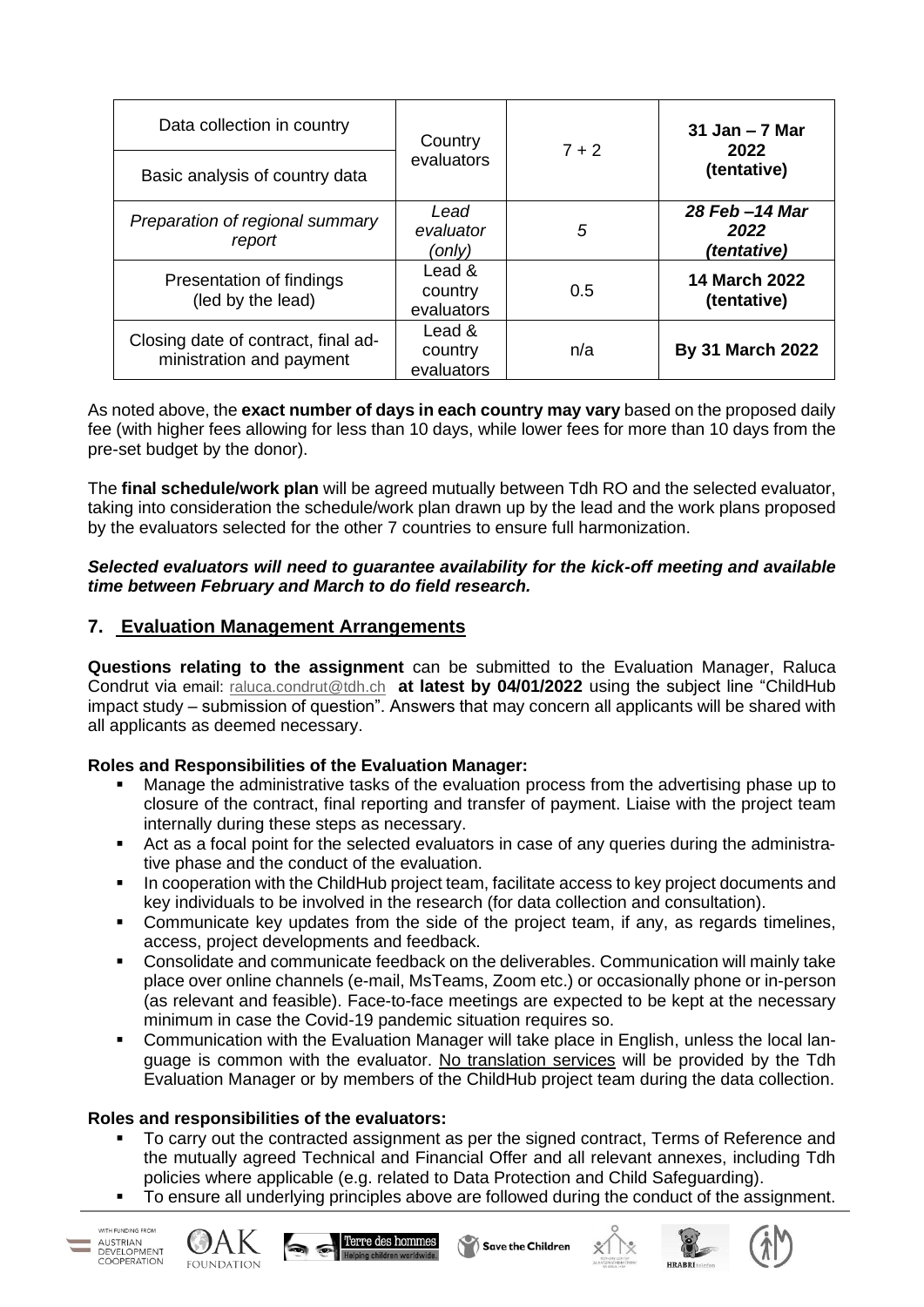- To be available for quick updates requested the ChildHub project team when necessary on the status of the process.
- To generally ensure the confidentiality of the process, information and documents received from the Evaluation Manager in relation to the assignment and people involved at any stage in the evaluation.
- To ensure that the ChildHub project team is duly informed and consulted (through the Evaluation Manager) in case any questions or issues emerge. To immediately inform the Evaluation Manager in case of any issues, delays, and likely changes for mutual discussion and agreement, including any risk of not being able to comply with the above points.

# **8. Requirements for the evaluators**

Tdh RO will accept applications from **both individual evaluators** and **teams.** In the latter case, the evaluator team should be diverse, inclusive and gender-balanced as much as possible.

Evaluators can be a company, an NGO, academic entities or individual consultants registered officially with research/evaluations being part of their registered scope of activities.

### **Required skills and expertise:**

- At least 5 years of experience in conducting impact evaluations/studies as per the specifications described above. Previous experience in evaluations in the field of child protection and in looking at the impact of online communities of practice on the capacities and the quality of work of professionals is a strong asset.
- **EXTERN Strong skills in developing and using both quantitative and qualitative methods and conduct**ing both types of analysis.
- Experience in working in or knowledge of the country where the research takes place and familiarity with the socio-cultural and political context.
- Full written and oral proficiency in English for the production of a quality report. Knowledge of the local language in the country (where the research takes place) is an asset, but not required if the evaluator is able to arrange necessary translation resources.
- Strong writing skills and ability to convey technical and complex information in a structured, logical, clear and concise manner for different audiences.
- Strong computer proficiency in producing written reports of quality and including clean visual representation of data and findings.
- Master's degree (or higher) in social sciences, economics, public policy, law, research and evaluation, management or other related field(s) from an accredited university

**The evaluator must not have been involved in the design, implementation or monitoring of the ChildHub project at any stage, nor have benefitted from ChildHub activities (trainings, peer-to-peer support, etc.), for instance as a resource person or other beneficiary.**

### **9. Reports and deliverables**

### **The following deliverables will be required from the country evaluators/researchers:**

- **Inception report** (5-7 pages max.) in English that describes the schedule and work plan for the country-based data collection and approach to the basic data analysis. Tdh will provide a template.
- **Basic data analysis** in English, based on the collected data, for further usage by the lead evaluator for the regional summary report. Tdh will provide a template.
- **Contribution to the presentation of the preliminary findings by the lead –** in English in a dedicated meeting, to be attended by all country evaluators and the project team.









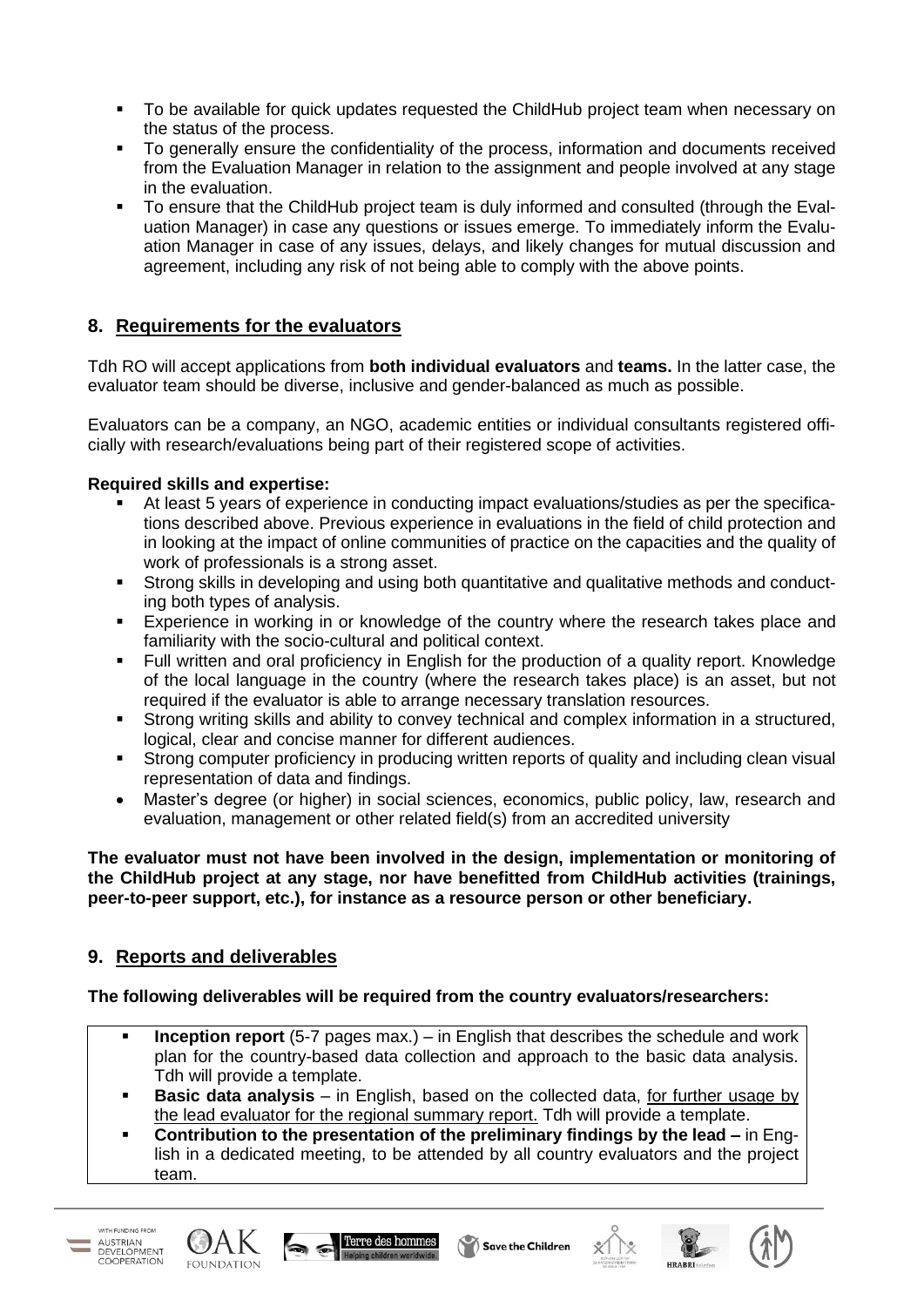**Inputs to the Results Assessment Form (see Annex 2)** – as mandatory annex to the impact study to be completed by the lead and country-based evaluators (as well as the ChildHub team) using the donor's template.

# **10.Specifications for the Submission of Offers**

Interested applicants are invited to submit their application **via e-mail to the following e-mail address:** [raluca.condrut@tdh.ch](mailto:raluca.condrut@tdh.ch) **with the subject line: "ChildHub impact study – submission of offer – Romania", at latest by 23:59, 10 January 2022.**

### **Applications should include:**

- Technical Offer (see indicative content under the assessment criteria) max. 5 pages;
- Financial Offer with a detailed line item budget, and indicating costs in EUR. VAT should also be indicated if applicable, separately
- Up-to-date CV of the evaluators/team members max. 2 pages/CV;
- Example of previous work carried out (if any);
- Contacts of 3 professional references;
- Confirmation of legal registration (e.g. tax number) of the applicant for providing evaluation services and the ability to issue an invoice.
- Declaration of Impartiality.

Applications incl. annexes must be in English. Submissions in other languages will not be accepted. Applications must be submitted as a single application package – documents sent separately will not be accepted. Tdh RO will confirm receipt of each application within 5 working days.

The Technical and Financial Offer must be signed on the first or last page (as well as stamped if an official stamp is available). Both Offers should contain the name and contacts of the evaluator (or the representative of the evaluator team).

### **Applications will be assessed based on the following criteria:**

| <b>Assessment and selection criteria</b>                                          | Max. number<br>of points |
|-----------------------------------------------------------------------------------|--------------------------|
| <b>Technical Offer –</b> based on: 1) the understanding of the nature and objec-  | 40 points                |
| tives of the assignment; 2) understanding of the ToR; 3) specific schedule,       |                          |
| plan and approach proposed for the data collection and basic analysis.            |                          |
| Financial Offer - based on: 1) price-value ratio and demonstration of maxi-       | 40 points                |
| mum value for money; 2) completeness of information; 3) consistency with          |                          |
| the technical offer and approach.                                                 |                          |
| <b>Profile and experience of the applicant</b> – based on: 1) submitted $CV$ ; 2) | 20 points                |
| submitted previous work.                                                          |                          |
| <b>TOTAL</b>                                                                      | 100 points               |

The applications will be **evaluated by an Evaluation Committee** led by the Evaluation Manager/ChildHub Project Coordinator in the country. The application **achieving the highest number of points** will be selected for contracting. In addition to the review of applications**, short interviews may also be conducted** if deemed necessary to clarify details of the offers and motivation and experience of the applicant. All applicants will be informed of the outcome of the tendering and selection process by e-mail following the closure of the contract with the selected applicant.